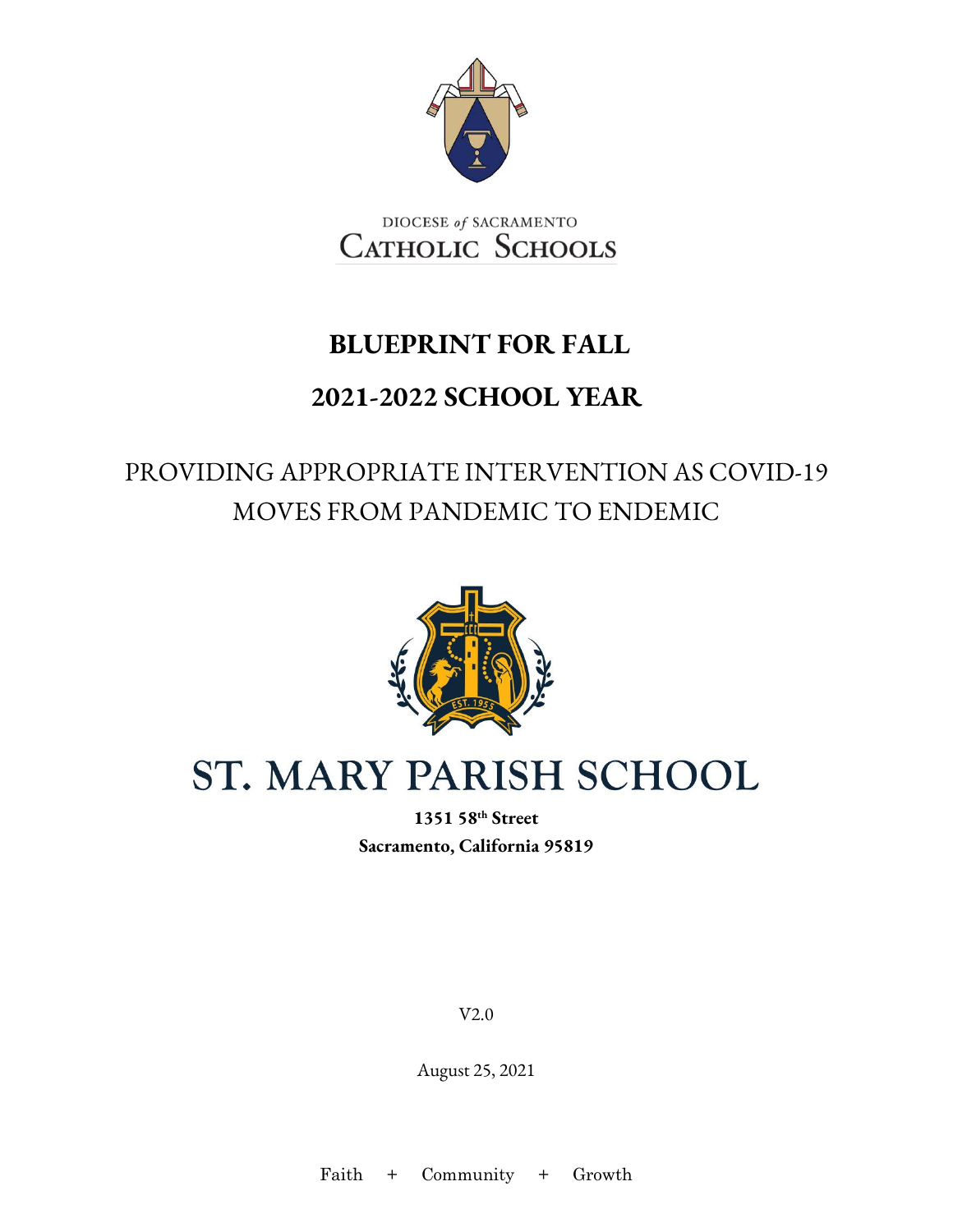### **INTRODUCTION**

Our schools responded heroically to the challenge of Covid-19, keeping students on campus while taking significant steps to mitigate the disease's spread. Our safety plan is currently in its eleventh iteration since last July. This updated document aims to create an expectation of what the coming year holds. While we embrace a less restrictive environment, the safety and well-being of our students and staff remain our top priority.

Our priorities remain:

- 1. **Safety:** Our overall risk has been reduced because adults have had the opportunity to be vaccinated and students are less susceptible and suffer fewer effects. Our students remain unvaccinated thus, we will continue to manage our risk.
	- a. **Hygiene:** We will continue to emphasize robust hygienic practice.
	- b. **Distance options:** We have launched our Catholic Online School, Blessed Sacrament Online Academy which allows any family who desires to continue with independent, distance learning the opportunity to do so. The distance school is a full-fledged online school independent of the local parish school. For more information, please visit the website here: **Blessed Sacrament** [Online Academy](https://www.scd.org/schools/online)
- 2. **Presence:** Keeping school open daily. We do not want to burden parents with challenging schedules that prevent them from working a full workday - we want our students at school in-person.
- 3. **Growth:** Despite limitations, we want our children to continue their academic progress at grade level in their faith and all core academic standards.

We have written this document specifically for our school environments, and we expect it to evolve as the public health situation changes. The school principal will share any updated documents on the school website and through the school information system.

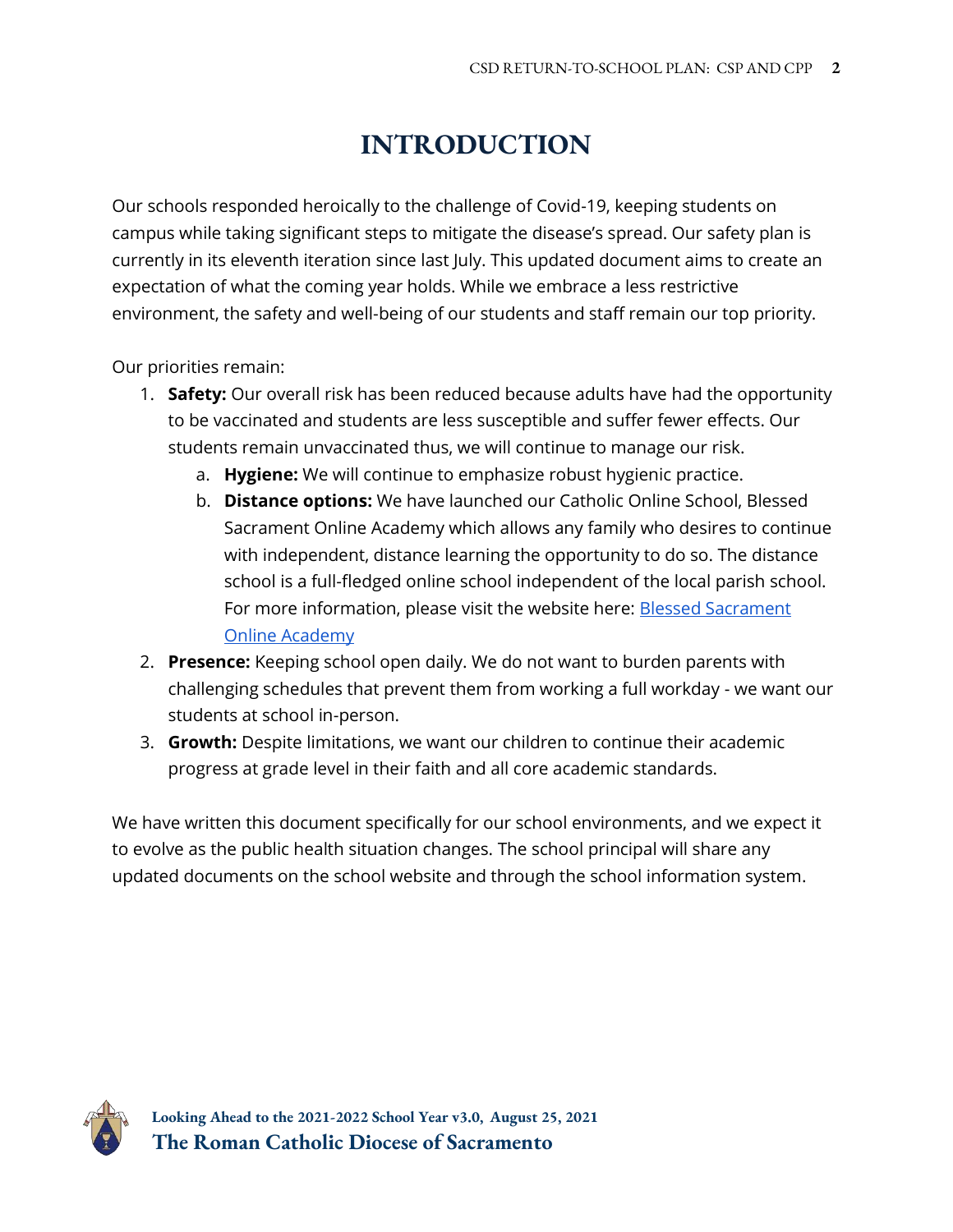### **COVID-19 PREVENTION PROGRAM**

### **Layers of Safety: Infection Mitigation Strategies**

For the past year, we have offered a variety of mitigation strategies working in unison to reduce our risk of exposure and transmission of Covid-19 on campus. We have effectively applied all recommended strategies, as well as our own novel strategies (such as behavioral screening), at our schools this past year. As Covid-19 rates of spread increased, we layered on the strategies. As we move from pandemic to endemic, people get vaccinated or recover from infection, and Covid-19 wanes, it stands to reason that we can move to less-intrusive interventions.

The new [CDPH Guidelines for the 2021-2022 School year](https://www.cdph.ca.gov/Programs/CID/DCDC/Pages/COVID-19/K-12-Guidance-2021-22-School-Year.aspx) affirm this approach and at the same time, allow for our school sites to have a less restrictive environment as we move forward.

# **Vaccination**

CDPH strongly recommends that all persons eligible to receive COVID-19 vaccines receive them at the first opportunity.

All Catholic school employees who desired a Covid-19 vaccine have had access to one. Though we are not mandating vaccination, we will not make special accommodations for employees who choose not to receive them; in other words, this plan is predicated upon a vaccinated teaching force or society achieving herd immunity. Though we are not currently mandating vaccination for employees in the hope that we will reach herd immunity before that step is necessary, we will review this policy if faced with new mutations or other changes that may require a mandatory vaccination strategy.

In addition to vaccines required for school entry, CDPH strongly recommends that all students and staff be immunized each autumn against influenza unless contraindicated by personal medical conditions, to help:

- Protect the school community.
- Reduce demands on health care facilities.

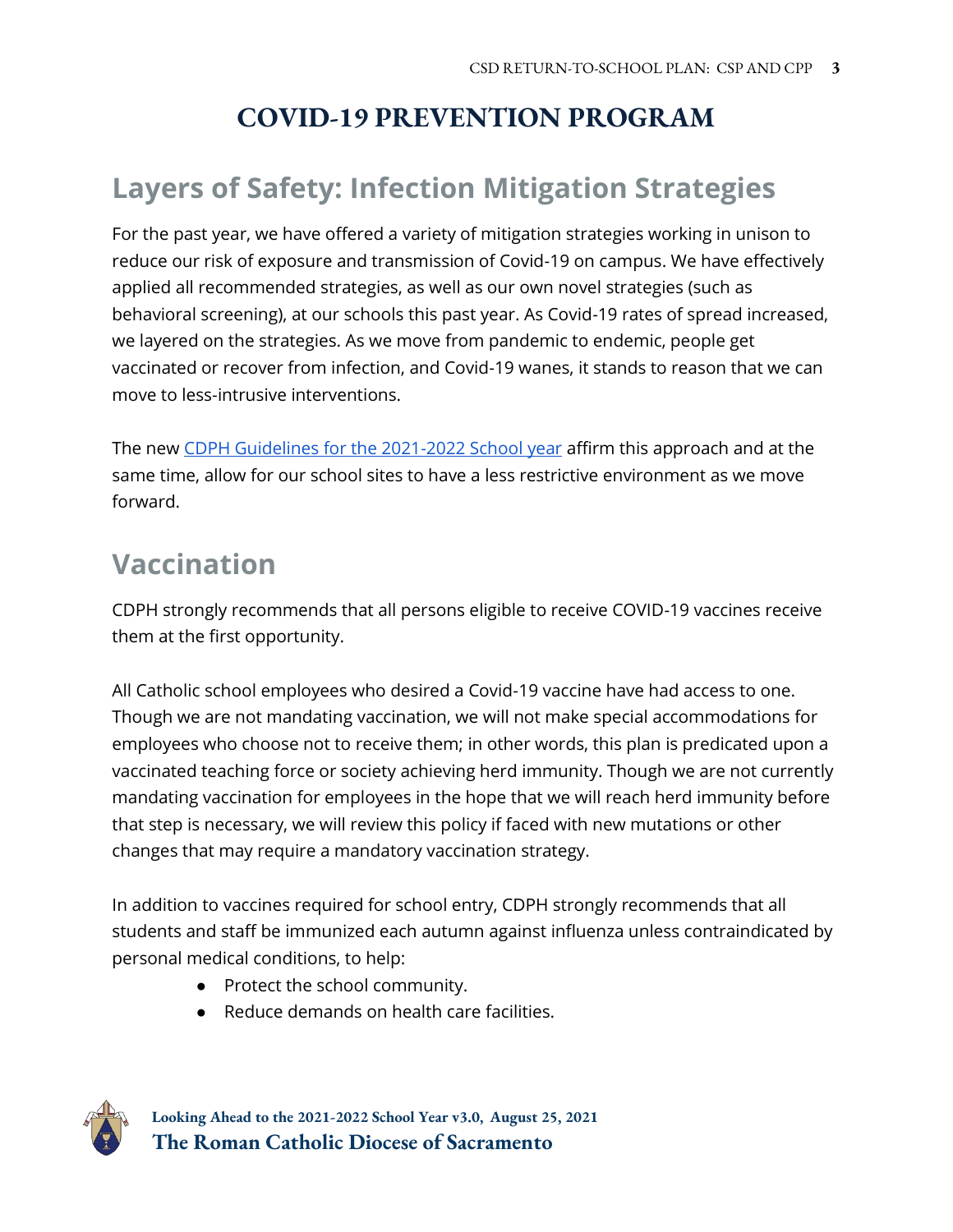● Decrease illnesses that cannot be readily distinguished from COVID-19 and would therefore trigger extensive measures from the school and public health authorities.

### **Antigen Screening**

● Our schools may require employees and students wishing to return to campus to undergo antigen screening at a place, time, and frequency as designated by the Catholic School Department, in collaboration with our advisors and county health departments.

# **Social Distancing**

Recent evidence indicates that in-person instruction can occur safely without minimum physical distancing requirements when other mitigation strategies (e.g., masking) are implemented.

- We will continue to encourage outdoor play and activities (masks optional outdoors), and we will encourage all persons on campus to continue to practice social distancing.
- Close contact interactions (to determine contact tracing) are considered less than 6ft and longer than a cumulative total of 15 minutes or more over a 24-hour period.
- We encourage the continued use of signage throughout campus to support social distancing and proper hygiene norms.

# **Classroom Plans**

- Windows will be opened for proper ventilation.
- Students have their own supplies, water bottle, cleaning materials, and hand sanitizer.
- Shared spaces are cleaned regularly.
- Teachers will utilize outdoor space as much as possible.

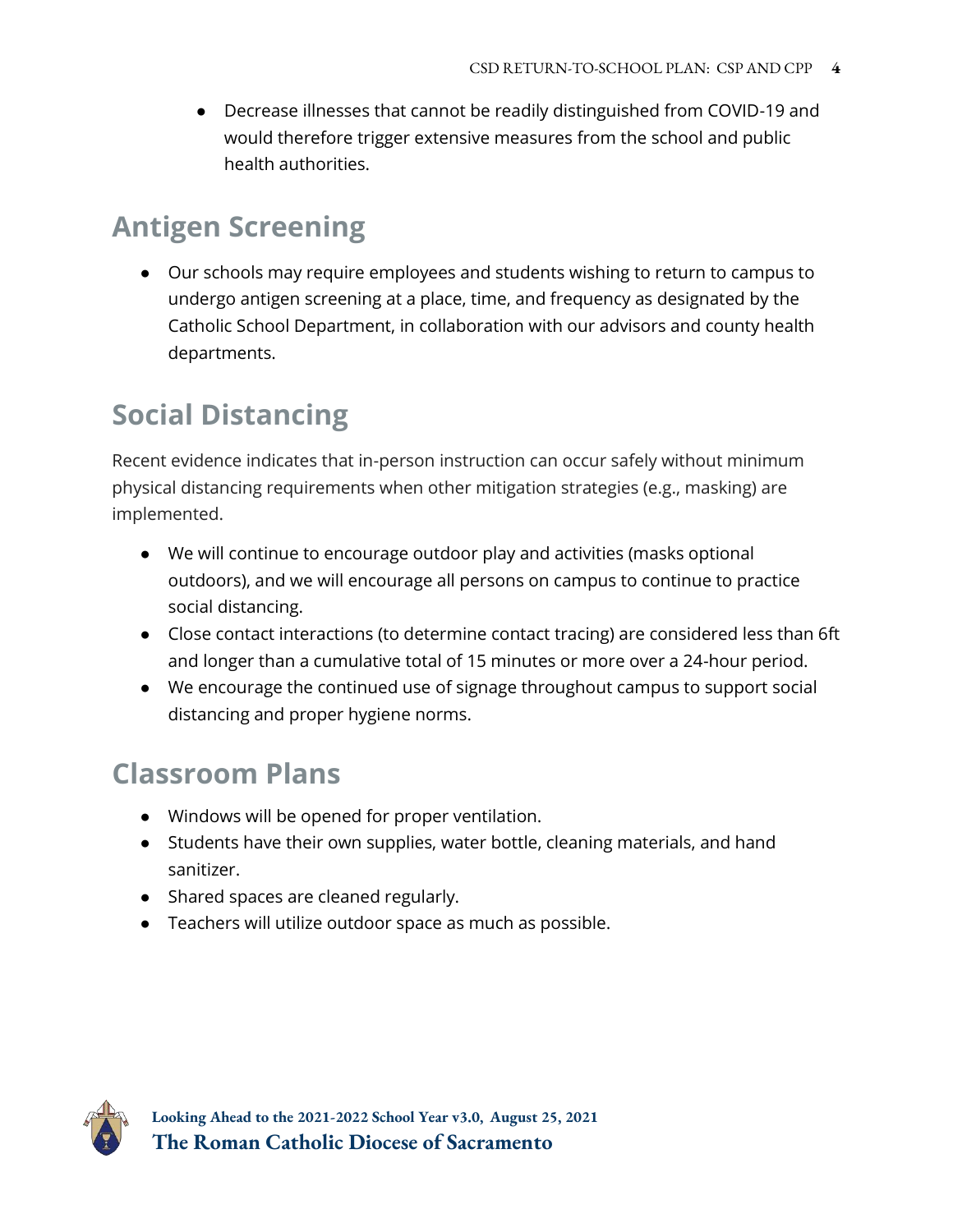### **Screening**

- Students and staff must conduct a daily self-check and temperature check before they come to campus. Student temperatures need to remain below 100.4 degrees Fahrenheit.
- School employees may all function as designated screeners for students and nonemployees. The principal or school office staff may serve as screeners for faculty and staff if a third-party screener is required.
- During the day, any person experiencing or showing symptoms will report to the office for screening.
- If a staff member already at school shows symptoms described above, a supervisor will allow them to go home without penalty for that day.
- The school principal and/or contact tracers shall update the Catholic School Department Executive Assistant and the school's county department of public health every Monday morning regarding confirmed COVID-19 cases amongst staff and students from the previous week.

# **Personal Protective Equipment (PPE)**

PPE is not a substitute for social distancing or proper handwashing. In addition to using PPE, please remember to:

- Wash your hands often with soap and water for at least 30 seconds. Use hand sanitizer with at least 60% alcohol if soap and water are not available.
- Avoid touching your eyes, nose, and mouth.

### **Face Coverings**

We will continue to comply with CDPH and county guidelines on the use of face coverings. The CDPH order may be found [HERE.](https://www.cdph.ca.gov/Programs/CID/DCDC/Pages/COVID-19/Requirement-for-Universal-Masking-Indoors-at-K-12-Schools.aspx)

#### **FACE COVERINGS FOR EMPLOYEES**

- Adults in TK-12 school settings are required to mask when sharing indoor spaces with students.
- N-95 masks are more effective than cloth masks.
- Personal hygiene, social distancing, and frequent cleaning efforts are critical parts of employee protection.

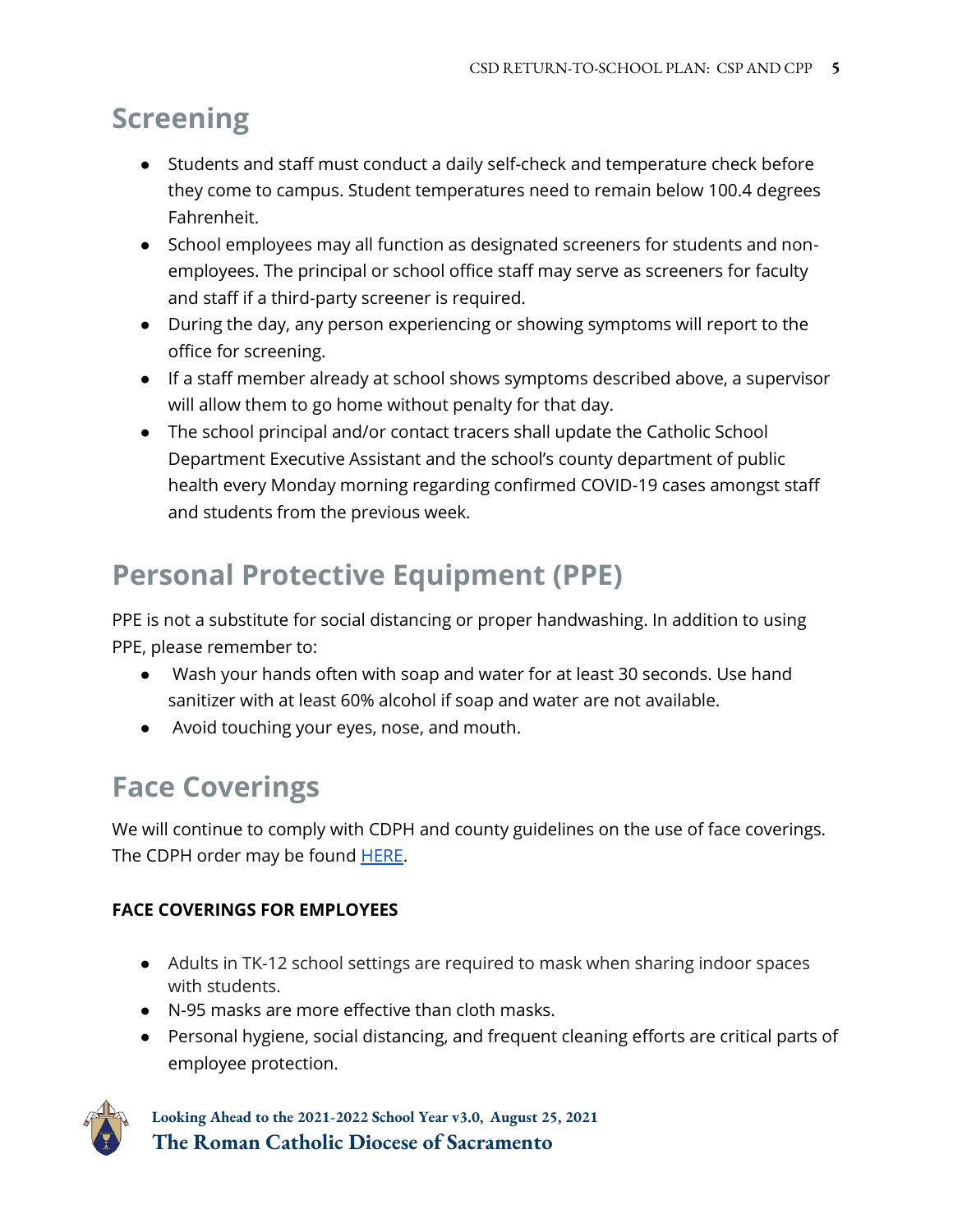#### **FACE COVERINGS FOR STUDENTS**

a. Masks are optional outdoors for all in K-12 school settings.

b. TK-12 students are required to mask indoors, with exemptions per [CDPH face mask](https://www.cdph.ca.gov/Programs/CID/DCDC/Pages/COVID-19/guidance-for-face-coverings.aspx)  [guidance.](https://www.cdph.ca.gov/Programs/CID/DCDC/Pages/COVID-19/guidance-for-face-coverings.aspx)

c. Persons exempted from wearing a face covering due to a medical condition, must wear a non-restrictive alternative, such as a face shield with a drape on the bottom edge.

d. A face covering will be provided to students who inadvertently fail to bring a face covering to school to prevent unnecessary exclusions.

e. Students who refuse to wear a mask indoors will be isolated from other individuals and a parent/guardian will be called to pick up the student. The student may return once a proper face mask/cover is worn.

### **Staff Training and Family Education**

### Delivering Instruction

- Principals will present the plan to their communities and make themselves available for questioning.
- Teachers will provide initial and routine instruction in mitigation strategies and health practices to their students in keeping with all provisions of this protocol.
- Schools will inform the community of changes to this plan via their information system (SchoolSpeak) and post the updated plan or a link to the diocesan portal website on the school website.

# Cleaning & Disinfection Routine

● We will continue to maintain a high level of hygiene on campus. Students will continue to routinely clean and disinfect their desks and materials.

# Healthy Hygiene Practices

Reducing the risk of exposure to COVID-19 by proper personal hygiene practices and disinfection is a critical part of ensuring student and staff safety.

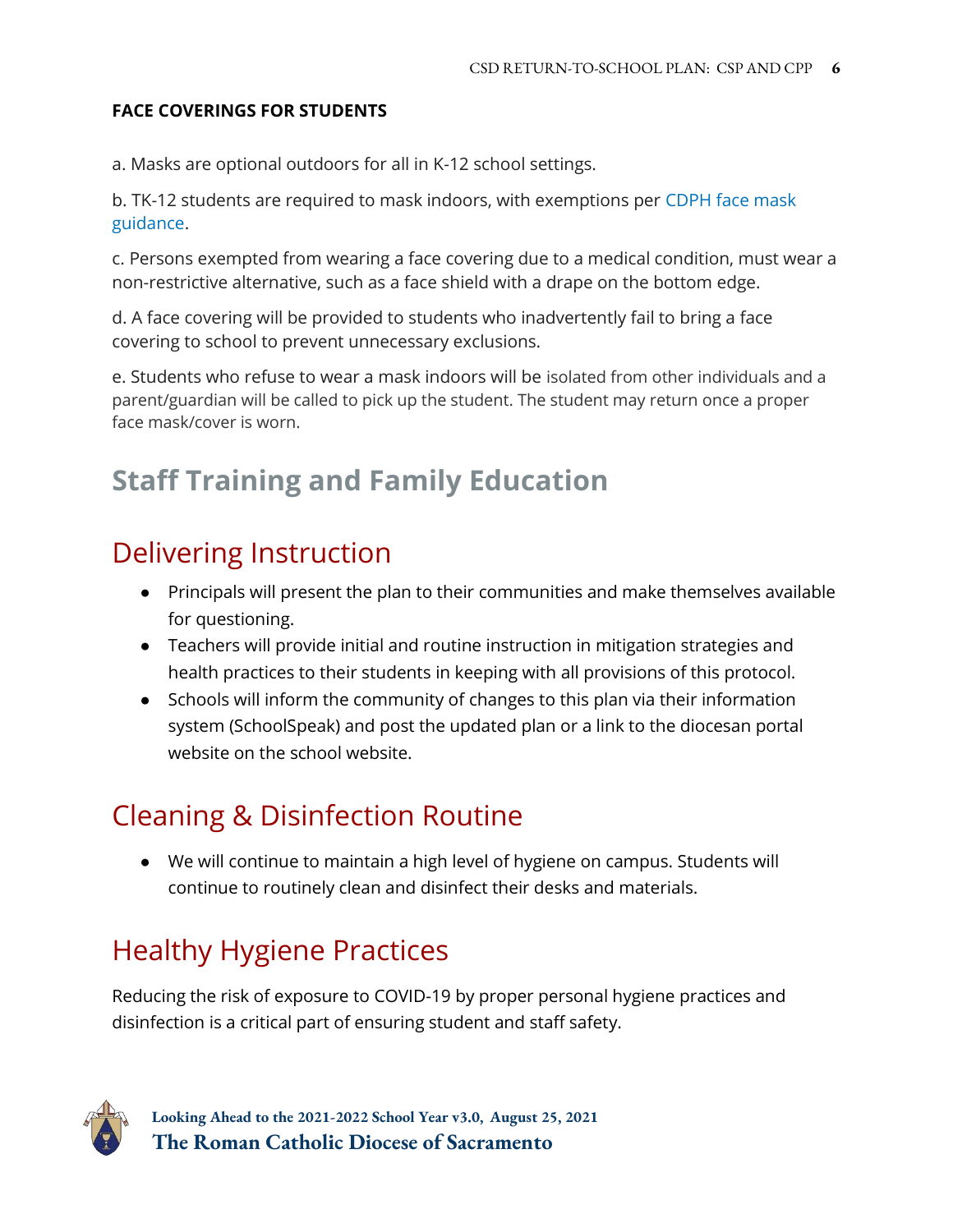- Staff and families will be trained and educated in sanitation and hygiene instruction through training if needed and review of protocols.
- [Cleaning hands at key times](https://www.cdc.gov/handwashing/when-how-handwashing.html) with soap and water for at least 30 seconds or an alcohol-based hand sanitizer with at least 60% alcohol if soap and water are not readily available – is essential.
- Build time into daily routines for students and staff to wash hands.
- Families will be constantly reminded to maintain hygiene and distancing when necessary, at home and in the community.

### Volunteer Protocols

According to the new CDPH Order found **HERE**, all volunteers who are on-site at a school campus supporting school functions must provide proof of vaccination.

F. "Worker" refers to all paid and unpaid adults serving in the school settings described in Section I. Workers include, but are not limited to, certificated and classified staff, analogous staff working in private school settings, and volunteers who are on-site at a school campus supporting school functions.

### Food

a. Maximize physical distance as much as possible while eating (especially indoors). Arrange for eating outdoors as much as feasible.

b. Clean frequently touched surfaces. Surfaces that come in contact with food should be washed, rinsed, and sanitized before and after meals.

c. Given very low risk of transmission from surfaces and shared objects, there is no need to limit food service approaches to single use items and packaged meals.

### Travel Restrictions

Our focus will be on behaviors and not the act of travel itself. We reserve the right to ask community members to quarantine if they have traveled to regions which are documented hotspots, so please be prepared for a revisiting of this policy.

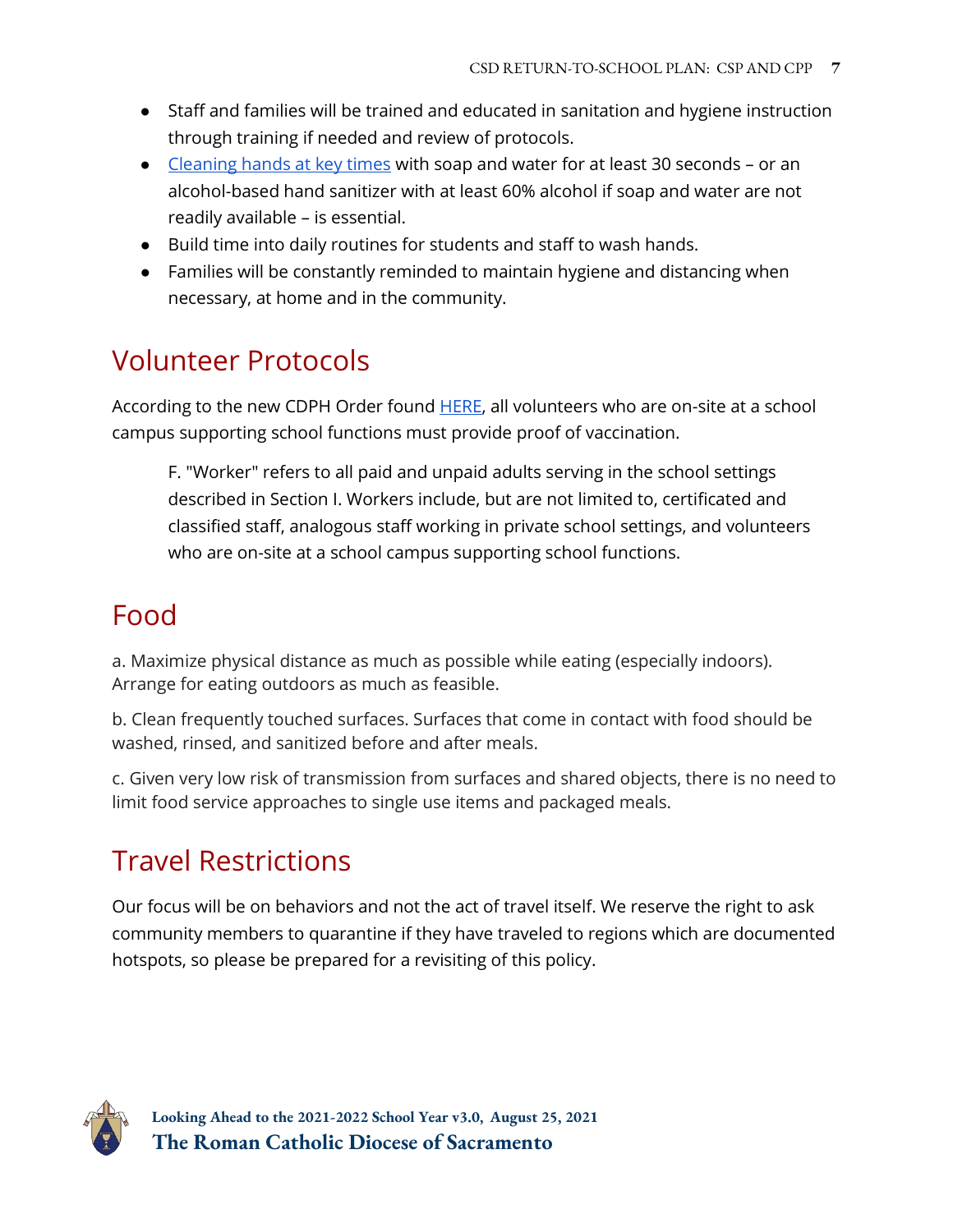# **COVID Symptoms and Case Response**

#### **Definitions**

A **close contact** is defined as a person who is less than 6 feet from a case for more than 15 minutes over a 24 hour period.

Contact Tracers

- The school has a designated employee who is a contact tracer whose name is on file with the Catholic School Department and County Health.
- Contact tracers must be trained either by the county within which the school resides or take one of the following courses on contact tracing:
	- Webinar-Based as recommended by the CDC: [https://www.cdc.gov/coronavirus/2019-ncov/php/contact-tracing/general](https://www.cdc.gov/coronavirus/2019-ncov/php/contact-tracing/general-training-modules.html)[training-modules.html](https://www.cdc.gov/coronavirus/2019-ncov/php/contact-tracing/general-training-modules.html)
	- Coursera Option: [https://www.coursera.org/learn/contact-tracing-for-covid-](https://www.coursera.org/learn/contact-tracing-for-covid-19)[19](https://www.coursera.org/learn/contact-tracing-for-covid-19)

#### Symptoms

Due to the contagious nature of COVID-19 and its variants the following symptoms must be taken seriously. Should any staff member or student feel ill for any reason we ask that they please stay home and get tested for COVID-19.

#### **Students**

- Fever of 100.4 degrees or higher;
- Sore throat:
- New uncontrolled cough that causes difficulty breathing (for students with chronic allergic/asthmatic cough, a change in their cough from baseline);
- Diarrhea, vomiting, or abdominal pain;
- New onset of severe headache, especially with a fever.
- (If a student is exhibiting symptoms refer to student health history form)

#### **Adults**

- Fever of 100.4 degrees or higher;
- Chills;
- Cough;

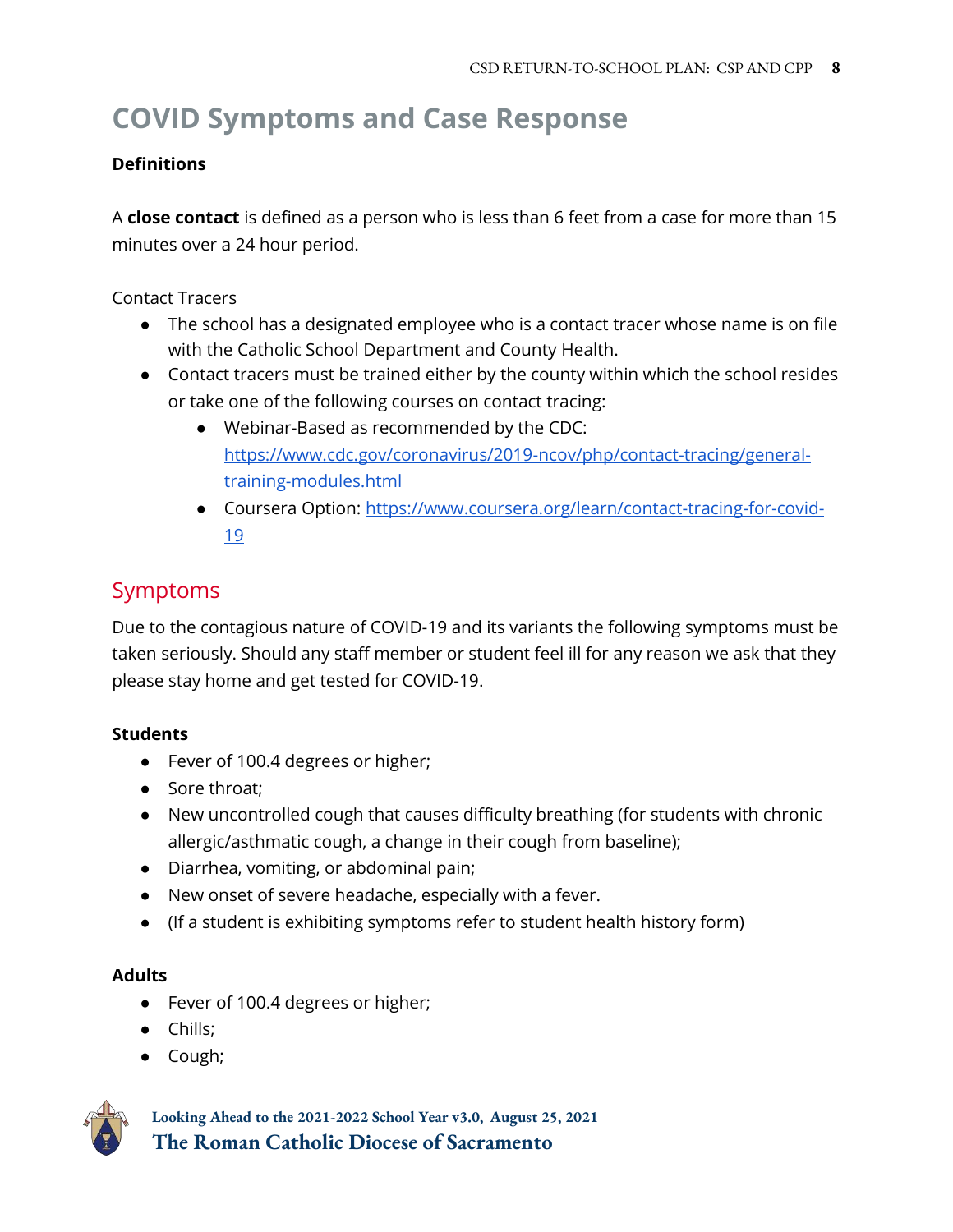- Shortness of breath/ difficulty breathing; Fatigue;
- Muscle or body aches;
- Headache;
- New loss of taste or smell;
- Sore throat:
- Congestion or runny nose;
- Nausea or vomiting; Diarrhea

#### **Testing**

- Any student or staff person with symptoms not explained by another non-infectious condition diagnosed by a medical professional needs to be tested for COVID-19.
- Per this directive, symptomatic individuals must be tested within 48 hours of symptom onset and provide test results within 72 hours.
- If the medical provider for the individual with symptoms cannot guarantee a 72 hour turnaround in test results, the symptomatic individual must seek out a different lab.
- The school principal should be notified immediately of a positive or negative result.

*Parents and students are responsible for the cost of their own testing, unless the school directs an entire cohort to get tested at a designated site.* 

#### Employee Testing

According to the CDPH Order found **HERE** all unvaccinated employees must be tested weekly and provide results to the principal beginning immediately. Weekly tests are tracked accordingly.

For local testing information, visit<https://lhi.care/covidtesting>

#### Quarantine and Isolation

Students and staff who test positive for the virus that causes COVID-19, take the following steps to protect others regardless of COVID-19 vaccination status: [Isolate at home](https://www.cdc.gov/coronavirus/2019-ncov/if-you-are-sick/isolation.html) and isolate away from others for at least 10 days.

> ● If you do not have any symptoms, you should still [isolate yourself at home](https://www.cdc.gov/coronavirus/2019-ncov/if-you-are-sick/isolation.html)  for at least 10 days.

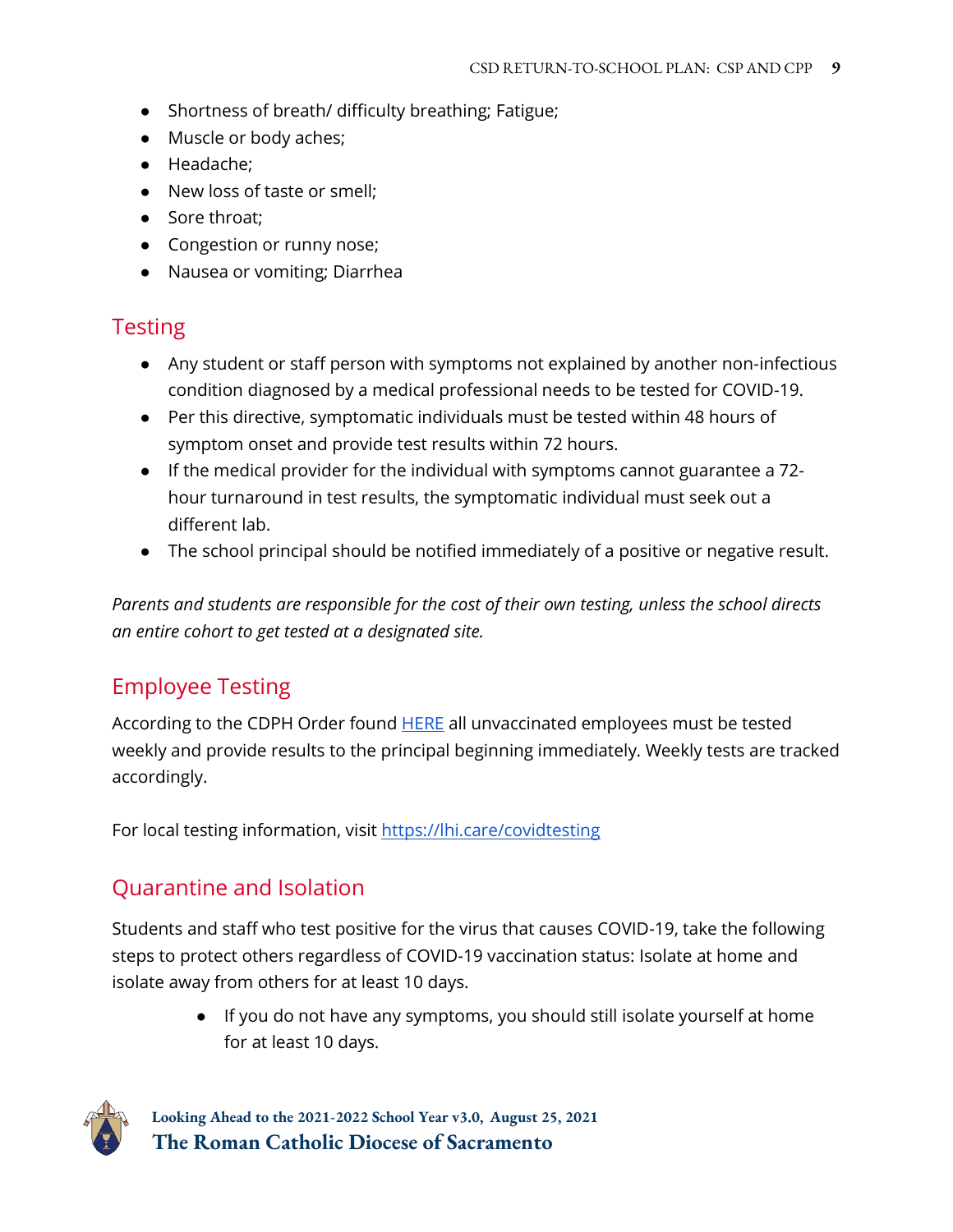- If you develop symptoms, continue to isolate for at least 10 days after symptoms begin as long as symptoms have improved, and no fever is present for at least 24 hours without use of fever-reducing medications.
- Most people have mild COVID-19 illness and can recover at home without medical care.
- Contact your healthcare provider as soon as possible if you are more likely to get very sick because of being an older adult or havin[g underlying medical](https://www.cdc.gov/coronavirus/2019-ncov/need-extra-precautions/people-with-medical-conditions.html)  [conditions](https://www.cdc.gov/coronavirus/2019-ncov/need-extra-precautions/people-with-medical-conditions.html) or if your symptoms get worse.

#### *A close contact is defined as someone within 6ft of a COVID positive person for more than 15 minutes over a 24 hr period (indoors or outdoors.)*

#### ● **Close Contact at School: ADULT**

- Any adult who is not vaccinated and has been exposed at school to a COVID positive person, must quarantine for 10 days. Adults are not eligible for modified quarantine.
- Any adult who is vaccinated and not symptomatic may return to campus. COVID testing is recommended.
- Any adult who is vaccinated and symptomatic must get COVID tested. If positive, quarantine for 10 days from symptom onset.

#### ● **Close Contact at School: STUDENT**

- If the exposed student and the COVID positive student were both wearing masks during the exposure, the student must do one of the following:
	- 1. Modified quarantine
	- 2. Quarantine

May end either quarantine after Day 7 if a negative test is collected after Day 5 of exposure.

#### ● **Close Contact Outside of School**

- If the student or staff member lives with the person who has COVID
	- Test for COVID. Quarantine for ten days. Not eligible for modified quarantine.
- If the student or staff member does not live with the person who has COVID
	- If vaccinated with no symptoms, may return to campus.
	- If vaccinated with symptoms, test for COVID. Quarantine for ten days from symptom onset. Not eligible for modified quarantine.

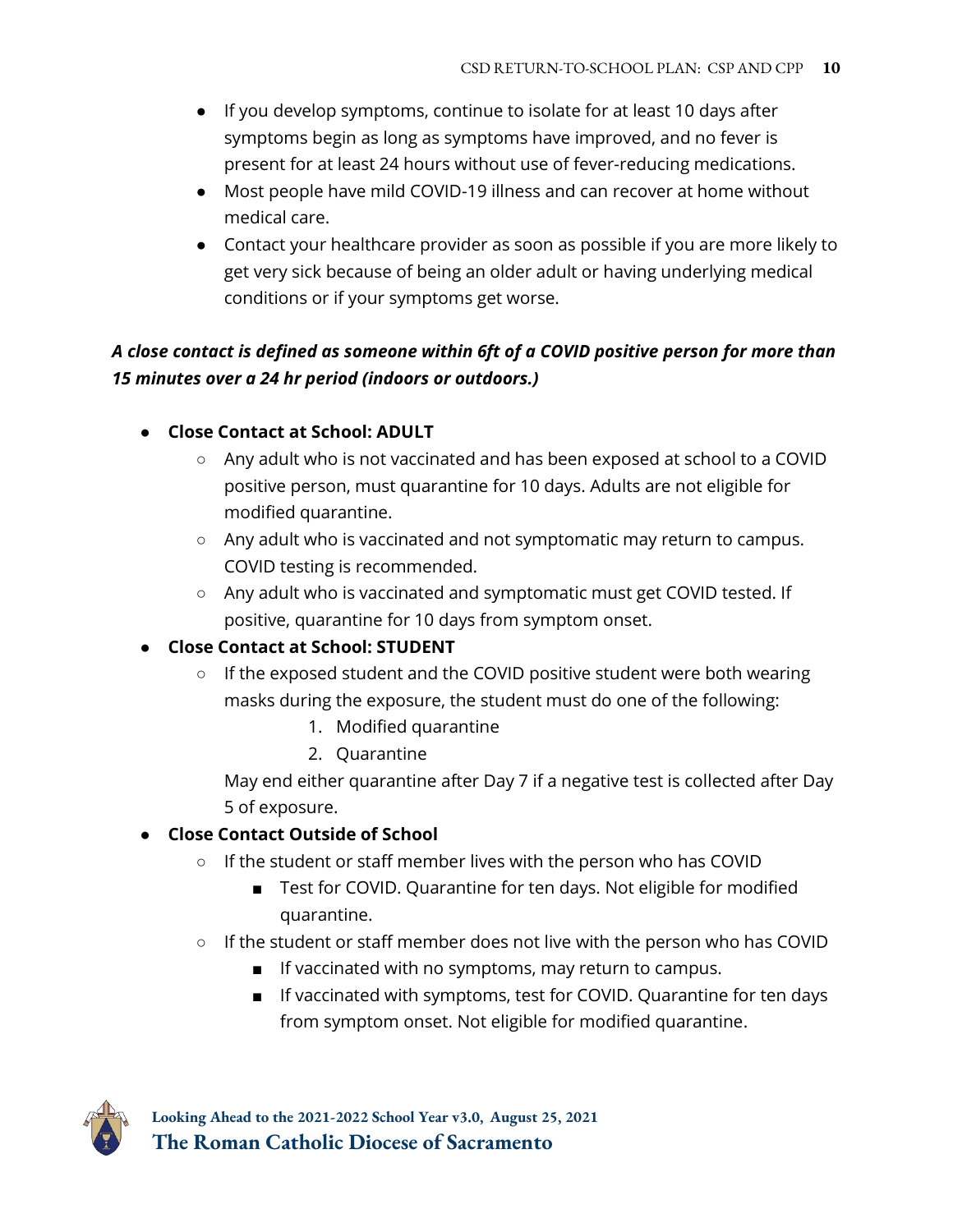■ If not vaccinated, quarantine for 10 days from last exposure. Test for COVID. Not eligible for modified quarantine. May end quarantine after Day 7 if a negative test that was taken after Day 5 post-exposure. If ongoing exposure is occurring in the home, the quarantine period may need to be extended.

#### Additional Details

#### **Virtual Academy**

The Diocese of Sacramento will offer a dedicated virtual academy for any family opting for remote learning for their student. Our traditional parochial elementary schools will not offer dual delivery of instruction (ie, in-person and online simultaneously) and instead will focus on in-person instruction. Information can be found here: <https://www.scd.org/schools/online>

#### **Distance Learning**

If a grade level group (entire class) must quarantine for a period of time, we will transition to distance learning as in the 2020-21 school year until quarantine is over.

#### **School Closure and Subsequent Reopening**

The Catholic School Department, in consultation with Public Health, will determine if a partial or full school closure is needed based on guidance and recommendations from CDPH. Both the school and the county must meet current state guidance to reopen.

### **SAFE ENVIRONMENT**

The safety of our employees and students is our first priority. Upon reopening, our schools have been completely cleaned and disinfected, and we will continue to adhere to all necessary safety precautions. In addition, the process outlined below will routinely serve to protect everyone and reduce the risk of spread of infection.